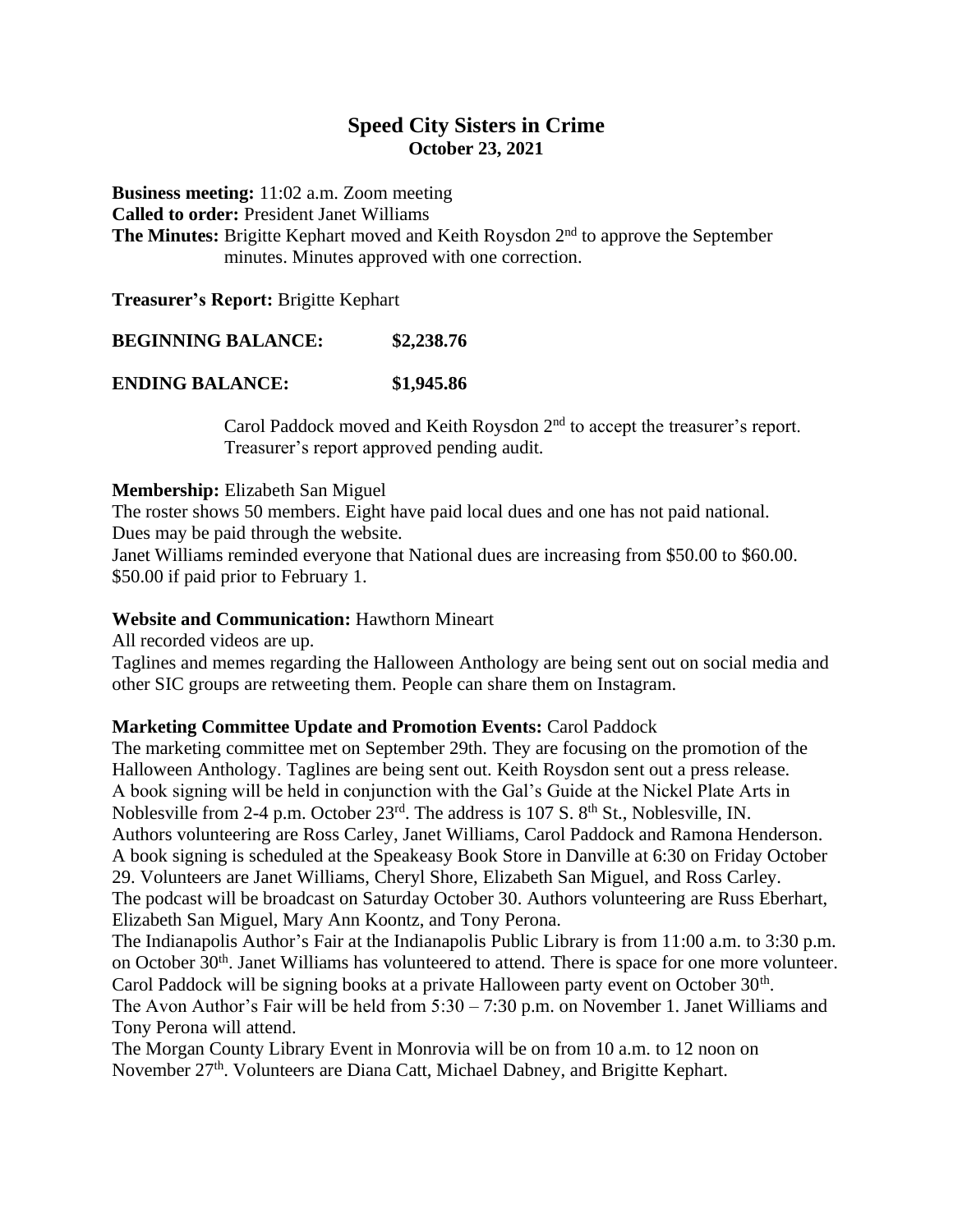**Discussion:** Janet Williams stated she will reach out to Black Dog Books and Irvington Vinal and Books.

**Programs:** Janis Thornton (upcoming meeting dates and speakers on Zoom):

October 23 – Andrew Welsh-Huggins, Is There a Draft in Here? The Art of Revision

November 27 – No speaker. Chapter members will discuss projects and exchange ideas.

January 22 – Panel will present how to put an Anthology together.

Russ Eberhart and a panel to speak on writing cyber security and technology in fiction at future date.

Send any suggestions for future programs to Janet Williams.

# **OLD BUSINESS**

# **Book Sells Update:**

Some of the Halloween Anthologies still need to be distributed. Contact Janet to make arrangements to pick up the books.

Janet Williams will reorder copies of Murder 20/20 and is in the process of getting an electronic copy for authors.

## **Future Meetings:**

SCSIC will continue meeting via zoom through early 2022. SCSIC has not heard from the IRS regarding tax status. Janet Williams is in touch with Indy Reads regarding a place to meet. Send any suggestions for any large meeting places to Janet.

Indy Reads may be a possible meeting place. Janet will check out the Speakeasy Book Store when she is there.

In the future meetings will be held online as well as in person.

## **Discussion:**

Janis Thornton asked if all libraries charge for their meeting places or just Marion County. Carol Paddock said she would check into Hamilton East Library.

Ramona Henderson suggested checking the cost of Marian Universities classrooms.

Cheryl Shore said we should consider churches.

Ross Carley said internet access is important.

**November Election of Officers:** Michael Dabney is heading the nominating committee.

Lillie Evans is assisting him. Diana Catt had volunteered but removed herself from the election committee to run for secretary.

Election will be held on November 27, 2021. Seven officers will be elected. Ballots will be emailed to SCSIC members by November 1<sup>st</sup>. Members may vote online or by mail. Nominees:

| President – Janet Williams | Vice President – Carol Paddock |
|----------------------------|--------------------------------|
| Secretary – Diana Catt     | Treasurer – Brigitte Kephart   |
| Programs – Steve Terrell   | Membership – Hawthorn Mineart  |
| Media - Unconfirmed        |                                |

Members may also serve as backups for officers.

**New Logo:** The new logo has been approved by National SIC.